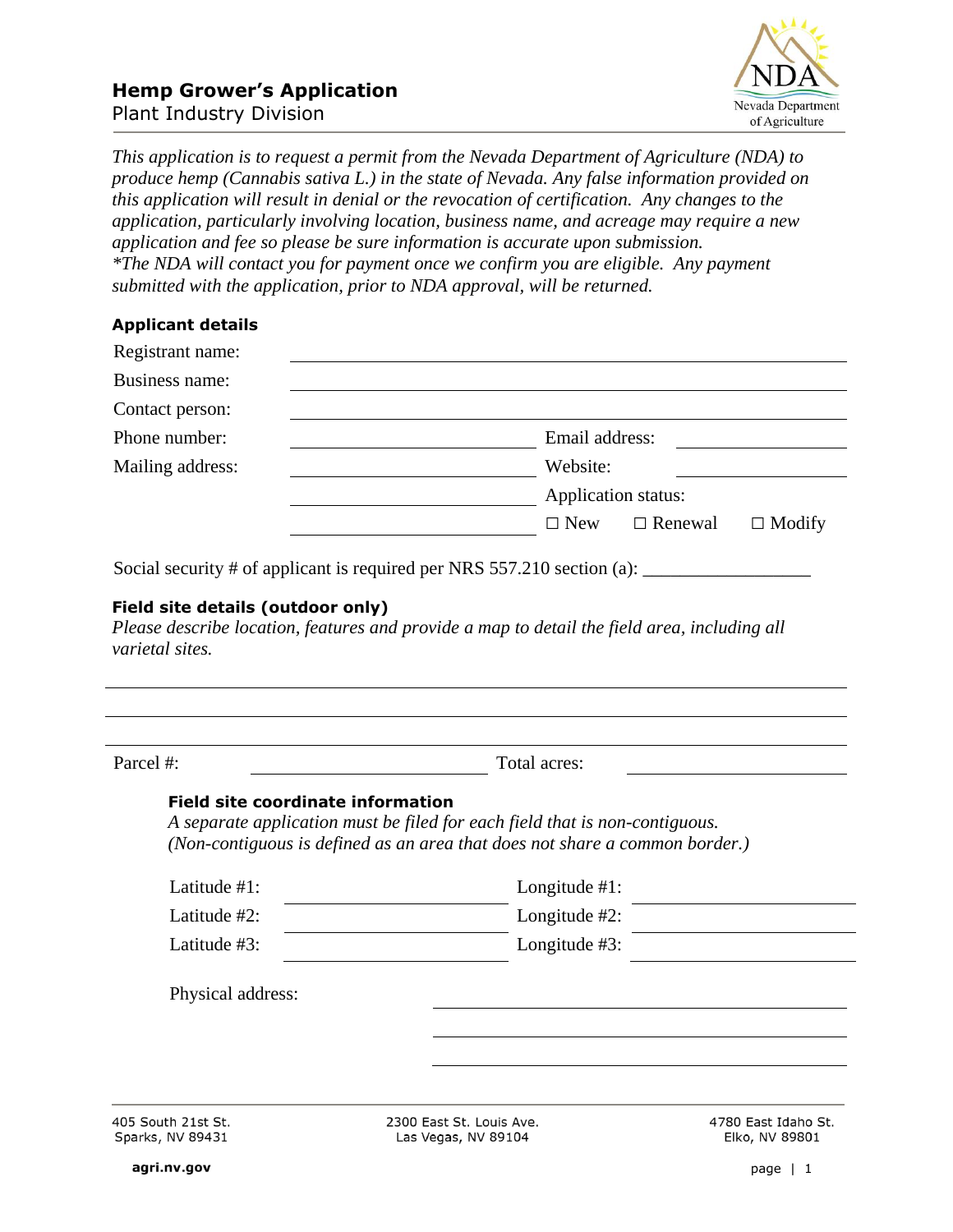# **Hemp Grower's Application**



Plant Industry Division

### **Site details (indoor only)**

*Please describe location, features and provide a map to detail the field area, including all varietal sites.*

| Parcel #:                                                                                                                                                                                 | Total sqft: |                                                        |                |                       |
|-------------------------------------------------------------------------------------------------------------------------------------------------------------------------------------------|-------------|--------------------------------------------------------|----------------|-----------------------|
| <b>Site information</b><br>A separate application must be filed for each facility that is non-contiguous. (Non-<br>contiguous is defined as an area that does not share a common border.) |             |                                                        |                |                       |
| Physical address:                                                                                                                                                                         |             | Coordinates, if address is not available:<br>Latitude: |                |                       |
|                                                                                                                                                                                           |             |                                                        | Longitude:     |                       |
| <b>Intended production</b><br>Please indicate the production intentions for this crop.<br>$\Box$ Fiber<br>$\Box$ Hemp CBD Oil                                                             |             | $\Box$ Hemp Seed Oil                                   | $\Box$ Grain   | $\Box$ Animal bedding |
| $\Box$ *Hemp Seed Stock $\Box$ Compost                                                                                                                                                    |             | $\Box$ Hempcrete                                       | $\Box$ Biofuel | $\Box$ Hemp Flower    |
|                                                                                                                                                                                           |             |                                                        |                |                       |
| $\Box$ Other                                                                                                                                                                              |             |                                                        |                |                       |
| Please describe "other":                                                                                                                                                                  |             |                                                        |                |                       |
|                                                                                                                                                                                           |             |                                                        |                |                       |

\**You must also complete a Hemp Seed Producer application to produce and sell hemp seed in the state of Nevada.*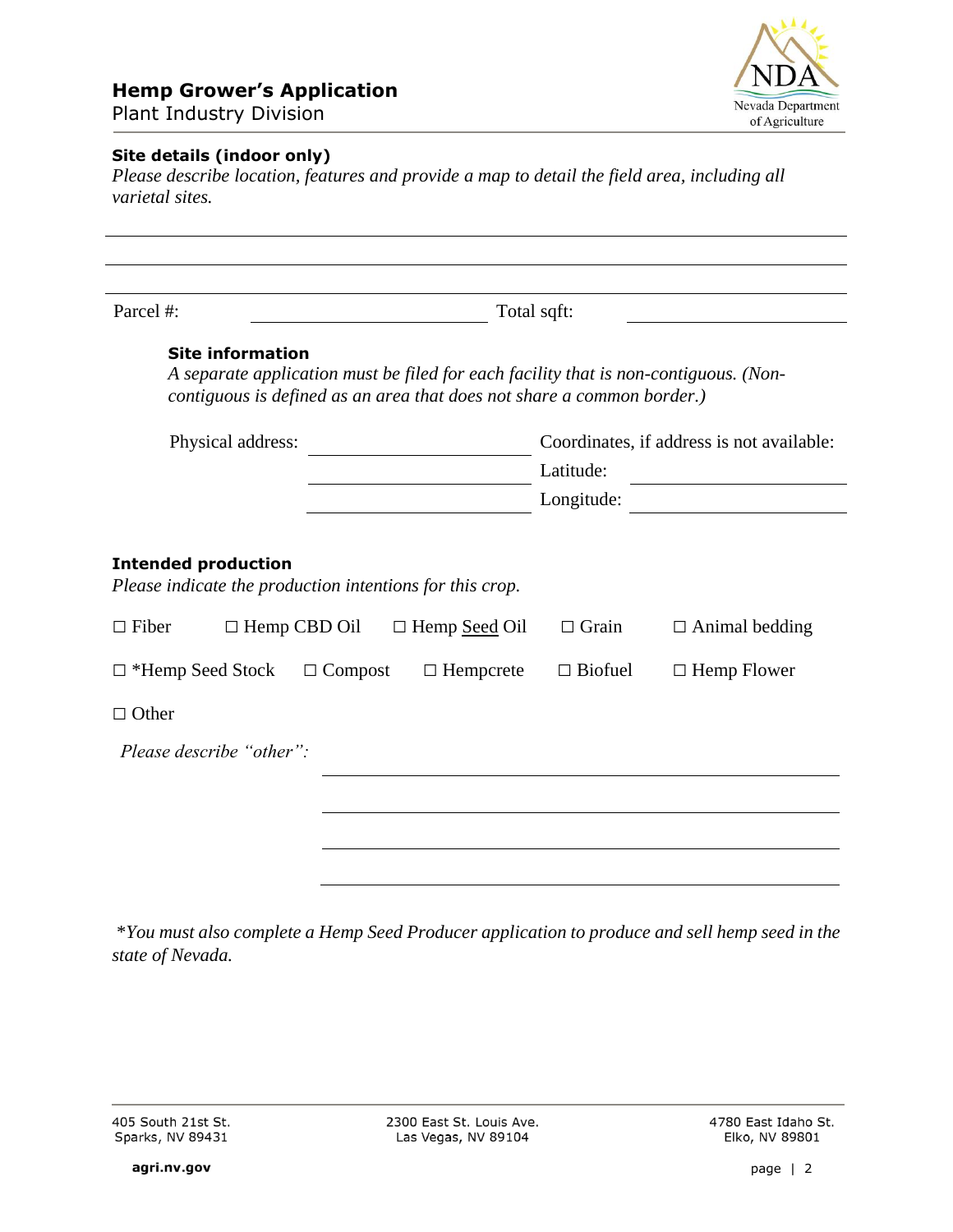## **Hemp Grower's Application**



Plant Industry Division

#### **Site local jurisdiction approval**

*Site(s) must be approved by local jurisdiction/zoning authorities to ensure compliance involving: proper zoning, water-use, city/county ordinances and applicable building codes. Please provide contact information and documentation of site approval by local jurisdictional government. The applicant is responsible for ensuring the location is properly zoned for the intended use. If agriculturally zoned, provide verification of this zoning jurisdiction. If a registration process is required or documentation is provided by your jurisdictional authorities, this must be attached to the application. Failure to obtain appropriate jurisdictional approval, present at the time of application submission, will result in denial or revocation of certification.*

| Local jurisdiction:                                                                                                                                                                                                                                                 |           |                  |
|---------------------------------------------------------------------------------------------------------------------------------------------------------------------------------------------------------------------------------------------------------------------|-----------|------------------|
| Contact name:                                                                                                                                                                                                                                                       | Phone:    |                  |
| Documentation of appropriate zoning and jurisdictional approval<br>has been submitted with this application. Applications without<br>proof of jurisdictional approval will be denied.                                                                               |           | Initials:        |
| Have you provided documentation that the growing site is<br>compliant with all county/city ordinance?<br>$\Box$ Yes                                                                                                                                                 | $\Box$ No | Initials:        |
| Have you provided documentation that appropriate water rights<br>for the intended use at the site location have been secured?<br>Applicants without appropriate water rights risk application<br><i>denial or certification revocation.</i> $\Box$ Yes<br>$\Box$ No |           | Initials:        |
| Do you have a Nevada business license? If yes, a copy of the<br>applicant's Nevada business license must be included with the<br><i>application.</i> $\Box$ Yes $\Box$ No                                                                                           |           | <i>Initials:</i> |
| If constructing a permanent infrastructure at the site, has<br>appropriate permitting and local jurisdictional approval been<br>provided?<br>$\Box$ Yes<br>$\Box$ No                                                                                                |           | <i>Initials:</i> |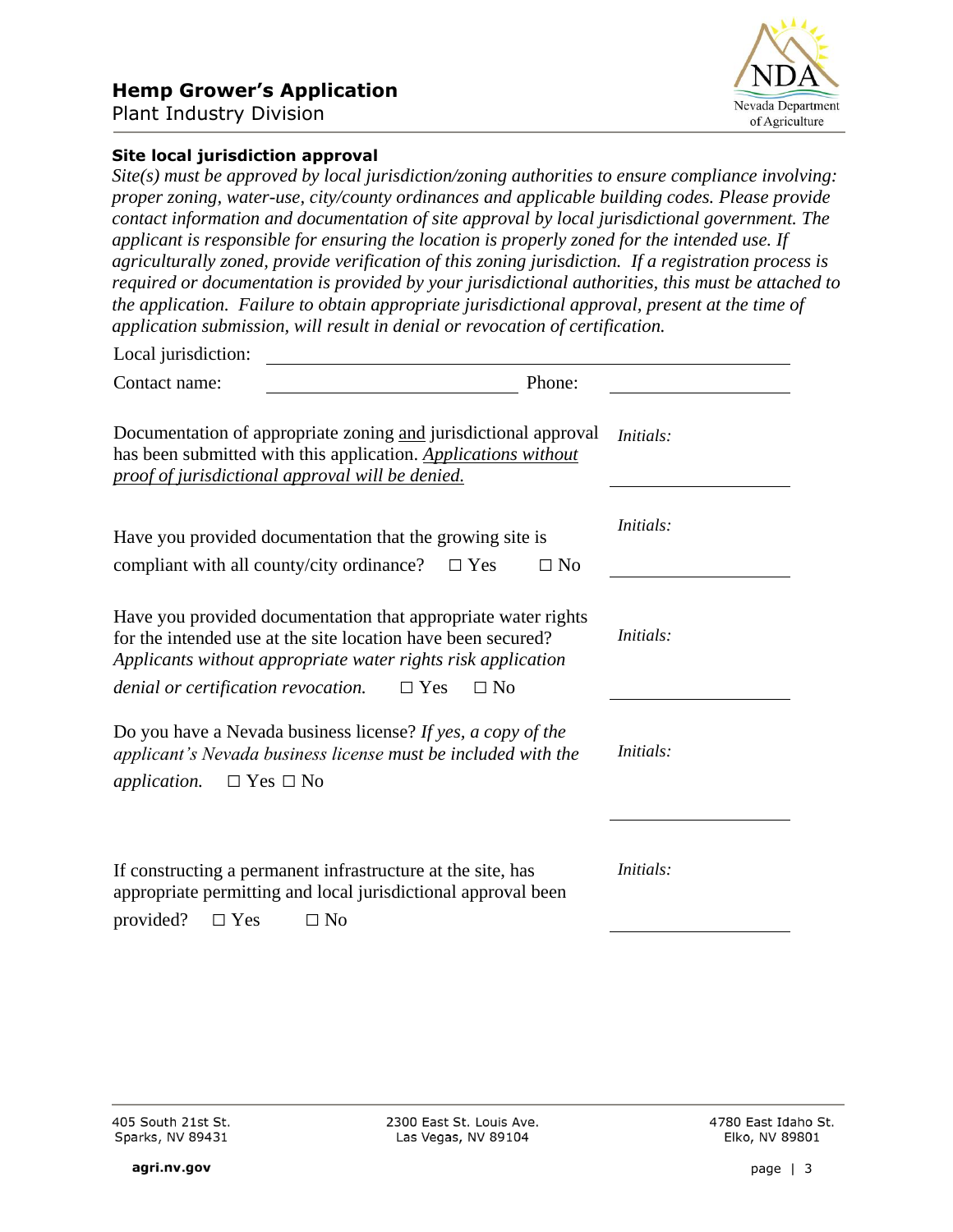

## **Varietal details**

*If applicant intends to use more than five varieties, please include an additional sheet documenting all varieties to be used. Variety selection details can be changed with a notification to the NDA after approval of the application.*

| <b>Varietal name</b> | Approximate desired seed amount |                              |  |
|----------------------|---------------------------------|------------------------------|--|
|                      |                                 | lbs / grams / seeds / clones |  |
|                      |                                 | lbs / grams / seeds / clones |  |
|                      |                                 | lbs / grams / seeds / clones |  |
|                      |                                 |                              |  |
|                      |                                 |                              |  |

*If the variety does not have a name, please provide a description of its characteristics and known parent plants:*

#### **Varietal dealer contact information**

*Please identify the intended source of acquired hemp materials. You may provide chain of custody documentation for additional clarification. Selection details can be changed with a notification to the NDA after approval of the application.*

| Name of varietal dealer: |        |
|--------------------------|--------|
| Country:                 |        |
| Street address:          |        |
| City:                    | State: |
| Phone number:            |        |
| Email address:           |        |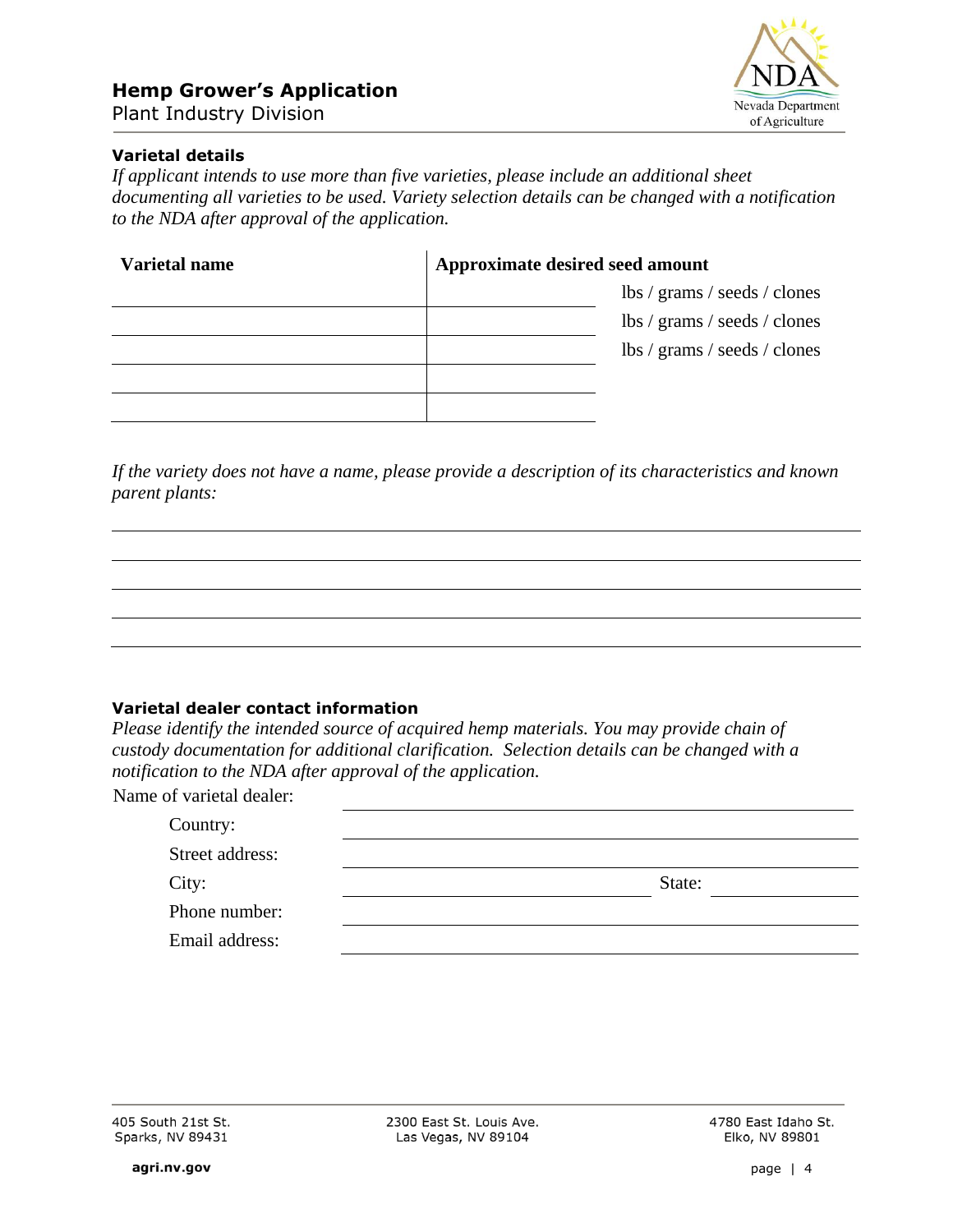# **Hemp Grower's Application**

Plant Industry Division

## **Ownership details**

Is the applicant the legal landowners at the above site location? *If no, a notarized statement from the landowner authorizing cultivation of hemp on the parcel is required for application approval. \* If the landowner revokes approval, the NDA must honor this written request. Private contracts are encouraged to mitigate this issue. Initials:*

Notarized authorization from landowner included?

 $\square$  Yes  $\square$  No

Has applicant been convicted of any felony related to the possession, production, sale or distribution of a controlled substance in any form within the ten (10) years immediately

preceding the date of this application?  $\Box$  Yes  $\Box$  No

*Initials:*

2300 East St. Louis Ave. Las Vegas, NV 89104

4780 East Idaho St.



*Initials:*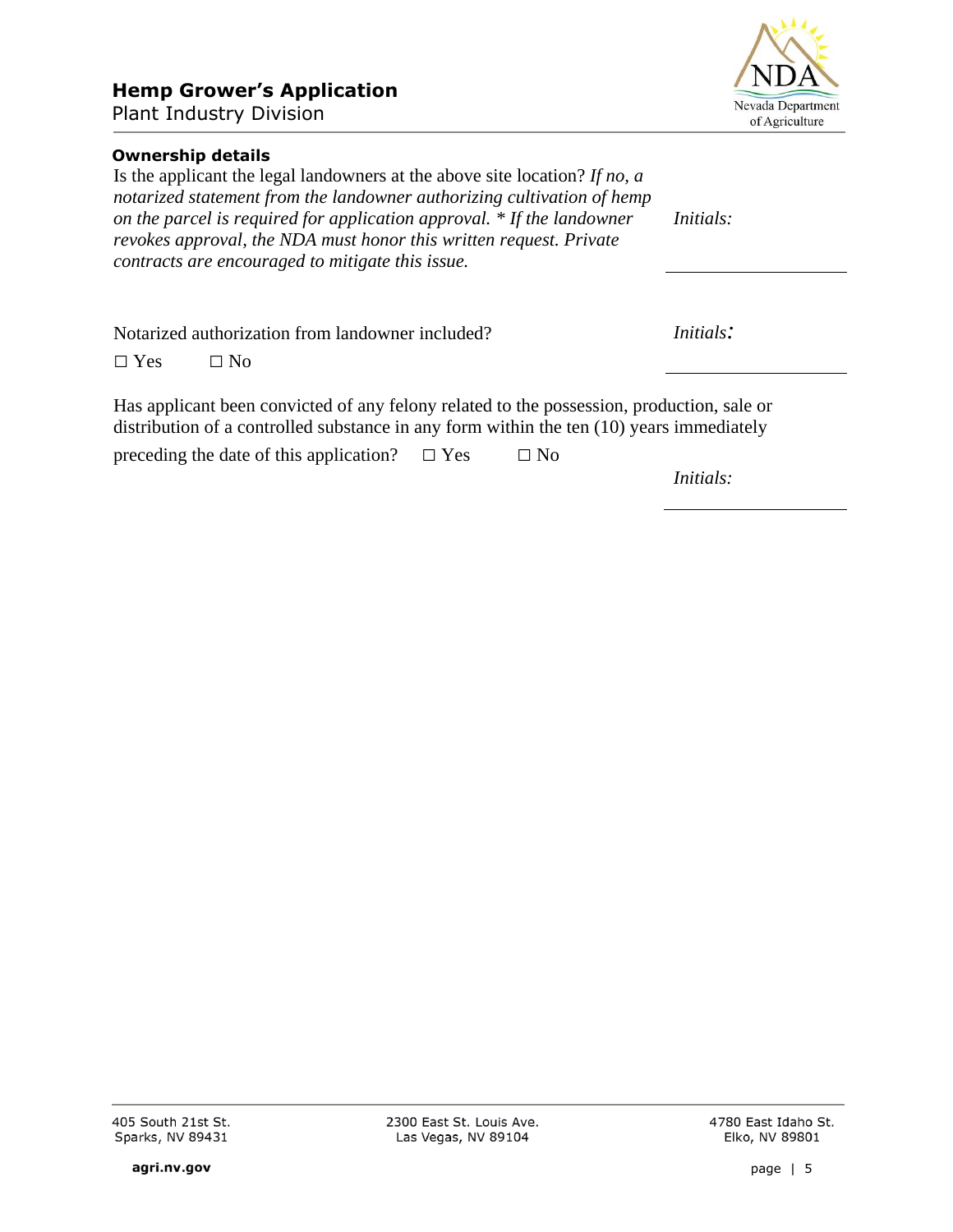

#### **Associated fees**

\*The NDA will contact you for payment once the application's eligibility is confirmed. If you send in payment prior to receiving approval from NDA, it will be returned.

The applicant shall pay a non-refundable application fee of \$500.00 and:

- Outdoor operations must pay an additional fee of \$5.00/acre or portion thereof.
- Indoor operations must pay an additional fee  $$0.33/1,000$  square feet or portion thereof.

| Application fee:                               |                            | $$500.00 +$ |                  |              |
|------------------------------------------------|----------------------------|-------------|------------------|--------------|
| \$5.00 x outdoor acreage:                      | $acres =$                  |             |                  |              |
| $$0.33/1,000.00 \times \text{square}$ footage: | $s$ at $t =$               |             | $=$ $\mathbf{x}$ | <b>Total</b> |
| Example:                                       | 10.000<br>$s$ <i>aft</i> = | \$3.30      | $=$ \$503.30     | <b>Total</b> |

Applicant is also responsible for (fees are based upon an approximation of actual costs):

- inspection costs at \$50.00/hour /inspector for drive time, inspections and sampling,
- mileage, which will be charged at the current IRS reimbursement rate,
- any analysis which that may be conducted by the NDA.

#### **Payment Submission**

The NDA will request payment for the appropriate amount calculated above once the application is reviewed and approved. Any payment submitted prior to NDA request will be returned.

Would you like your contact information (Farm name, county, city, e-mail) listed on the Nevada Department of Agriculture's website for potential buyers, industry stakeholders, etc.?

 $\Box$  Yes  $\Box$  No

## *Disclaimer: NO changes to this application may be made without NDA approval and a new application submitted.*